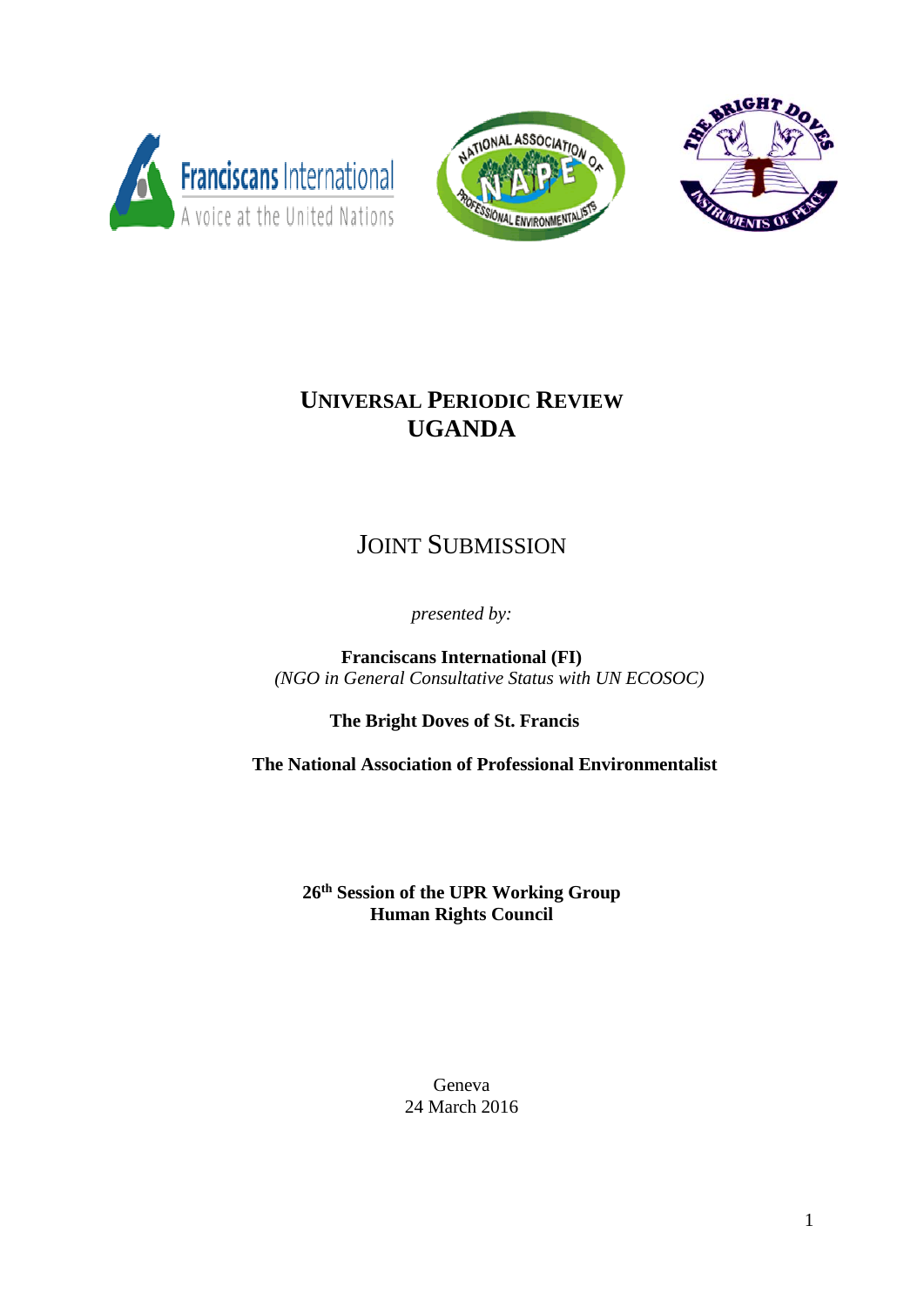## **I. Introduction**

- 1. The organizations listed below present this joint submission concerning the human rights situation in Uganda for consideration by the UPR Working Group at its  $26<sup>th</sup>$ session (31 October – 11 November 2016).
- 2. Franciscans International (FI) is a faith-based International Non-Governmental Organisation (INGO) with General Consultative Status with the United Nations Economic and Social Council (ECOSOC). It was founded in 1982 to bring the concerns of the most vulnerable to the United Nations. FI relies on the expertise and first-hand information of Franciscans and other partners working at the local level around the world to advocate at the United Nations for structural changes addressing the root causes of injustice.
- 3. The Bright Doves of St. Francis is a faith-based Ugandan Youth organization established in 2006 and based in Kamwokya – Kampala. It is a registered Community Based Organization (CBO) under Kampala Capital City Authority (KCCA) and works through the Youfra network to reinforce cultural values which emphasize freedom, democracy and non-violence by propagating peace and helping the young discover and utilize their potential.
- 4. The National Association of Professional Environmentalists (NAPE) is an NGO that lobbies and advocates for the sustainable management of natural resources. It has worked in the areas of natural resource management and human rights for the last 15 years. It has conducted various studies on extractive industries and human rights and received an award in 2013 from the Uganda Human Rights Commission as a lead advocate in environmental and human rights protection.
- 5. This report is based on the evaluation of the commitments made by the Government of Uganda to implement recommendations accepted during its previous UPR. The data and information obtained for this submission came from various sources, including first-hand information from the above-mentioned field organizations serving individuals and particular groups affected by human rights abuses in Uganda.
- 6. The analysis will address the following issues of concern: child marriage, birth registration, and women's land rights.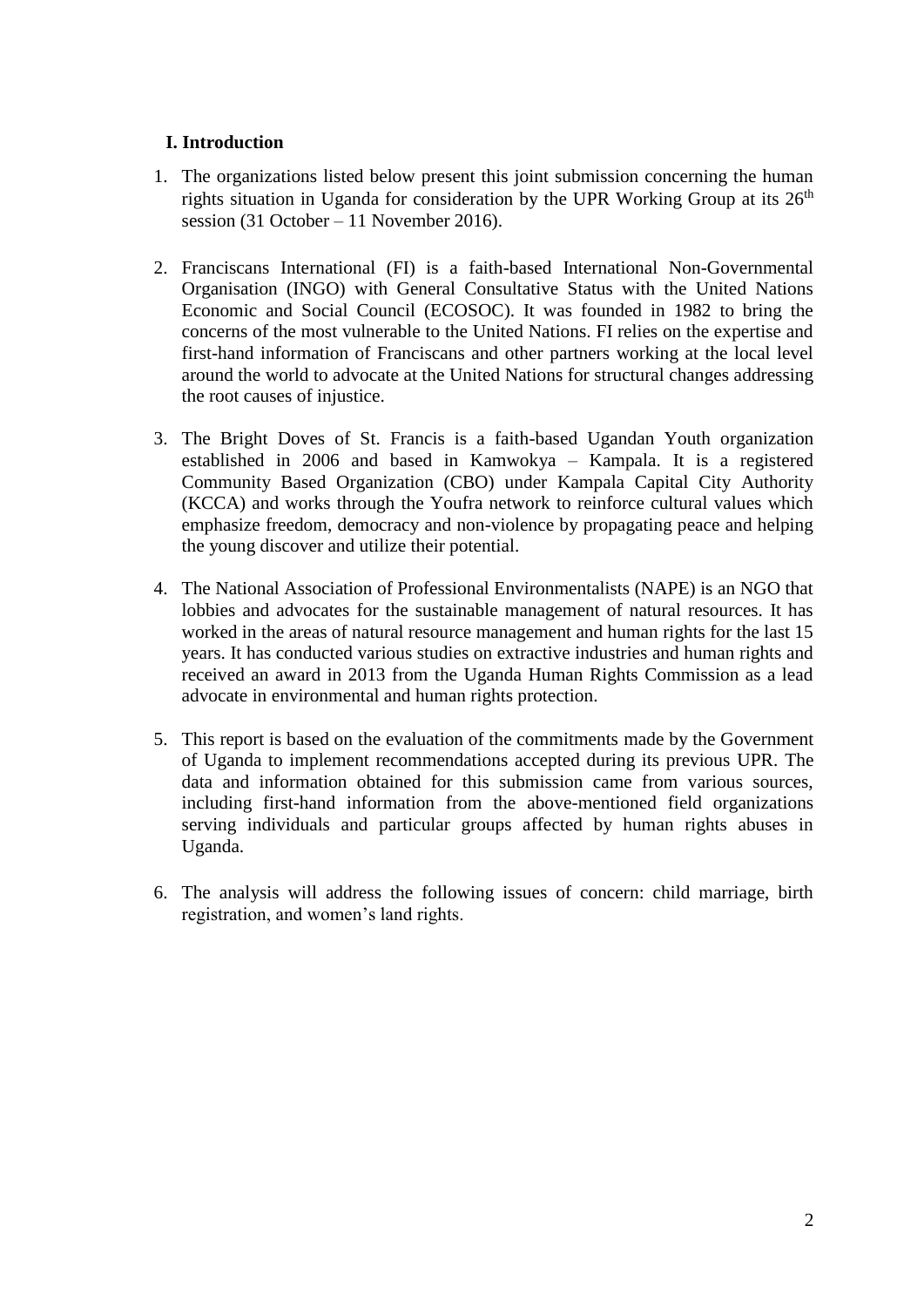#### **II. Child Marriage**

- 7. Recent statistics indicate that early marriage is still widely practiced in Uganda. According to the Uganda Demographic Health Survey of 2011, over 15% of women in the 20-49 age group were married by the age of 15, whilst almost half were married at 18 years.<sup>1</sup>
- 8. These figures are largely a reflection of engrained cultural beliefs in Uganda, especially amongst tribal groups, wherein females are only considered ready for marriage following Female Genital Mutilation (FGM), which tends to occur when girls are between the ages of 12 and 16. Circumcised girls typically attract larger dowry offers<sup>2</sup>. This procedure has a dire impact on the physical and psychological wellbeing of girls, and drives them into even more dangerous waters when they are married off at a young age. Indeed, there are numerous examples whereby early marriage adversely impacts health, including rendering girls more vulnerable to sexually transmitted diseases (including HIV/AIDs). On the other hand, the prevailing belief that an HIV-infected person will be cured if he engages in intercourse with an albino woman has been matched by a rise in cases of rape in the Busoga and Bugisu regions, where the relative proportion of children with albinism is high. There have even been instances in which culprits of rape and assault have married their victims in order to avoid prosecution.<sup>3</sup>
- 9. Other detrimental effects of early marriage in Uganda include high levels of teenage pregnancy, which in turn contributes to rapid population growth and higher levels of school dropout. Moreover, infants born to adolescent mothers have a higher risk of being born premature, dying soon after birth or having a low birth weight, which consequently impacts on the child's health, physical and cognitive development. Marriage from a young age also renders the girl-bride more susceptible to domestic violence and abuse. There is also an aspect of shame, dishonour and avarice leading to early forced marriage, as there is a tendency for parents to marry off girls if they become pregnant, or as a means to accrue wealth through the bride price.
- 10. The Ugandan Government has taken some positive steps to preventing early and forced marriages, including engaging with civil society organisations to carry out awareness campaigns in areas in which this occurs most frequently. In 2014, the Ministry of Gender, Labour and Social Development with the support of UNICEF launched SAUTI 116, a child helpline available to the public as a means to report instances of abuse or violence against children. According to statistics in 2014, the helpline received 166 child marriage cases, of which 92 were followed and successfully closed, whilst from January 2015 to June 2015 131 cases were received with 33 responded to and concluded. In addition, through the free, SMS-based

<sup>1</sup> Uganda Bureau of Statistics (UBOS) and ICF International Inc. 2012, *Uganda Demographic and Health Survey 2011.* Kampala, Uganda, p. 50.

<sup>&</sup>lt;sup>2</sup> For example, in the Sabin tribe, such a girl is worth roughly 30 cows.

<sup>&</sup>lt;sup>3</sup> Speech by the executive director ANPPCAN Uganda chapter on the day of awareness for albino children on behalf of civil society, 21<sup>st</sup> March 2015.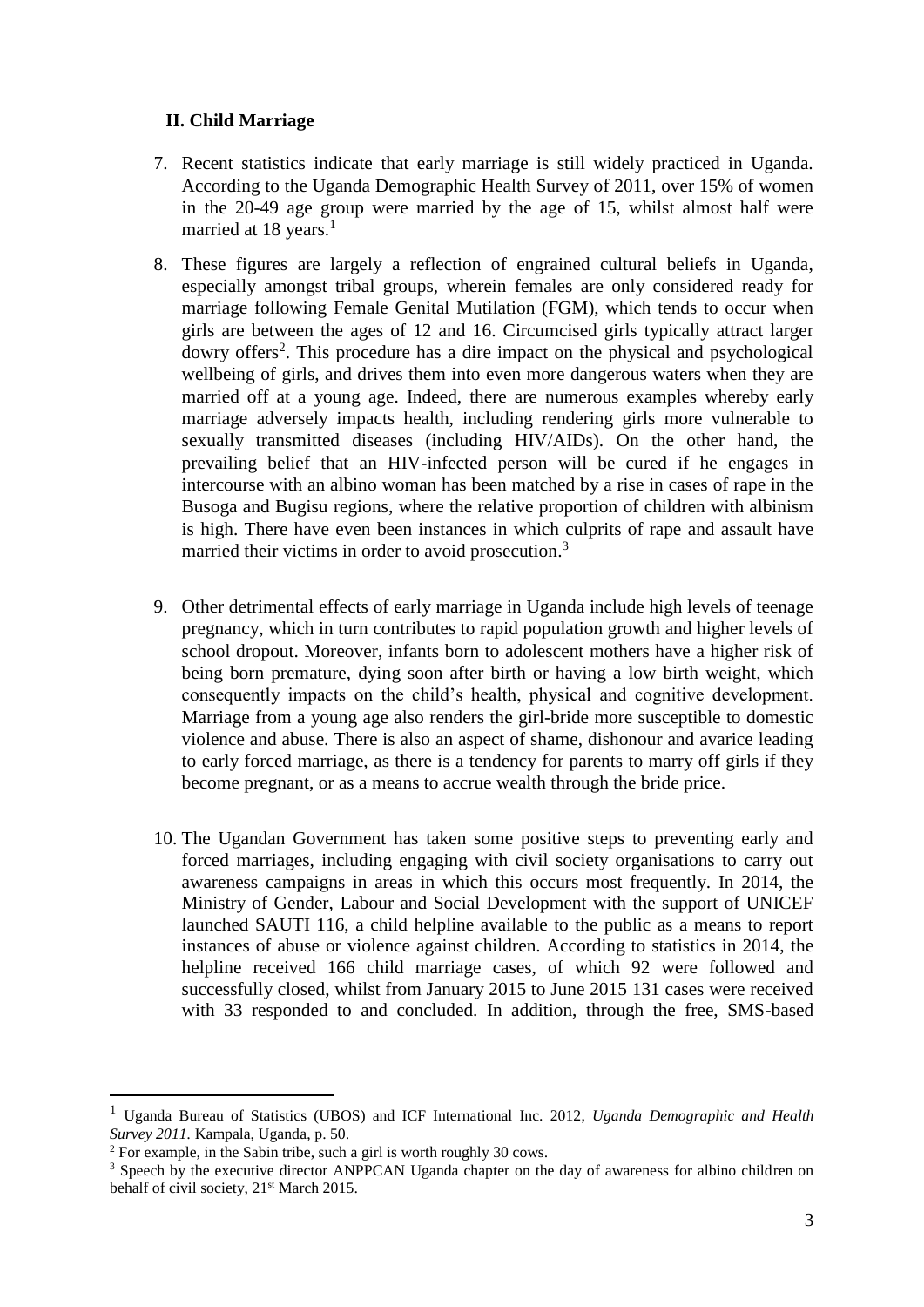initiative "U-report", 13,000 people have reported cases of child marriage within their communities.<sup>4</sup>

- 11. The Constitution of Uganda (1995) stipulates that the minimum age for marriage is eighteen years for both sexes and guarantees equal rights during and following the dissolution of a marriage.<sup>5</sup> However, the Marriage and Divorce Bill (2009), which provides for marriages previously exempted from legislation<sup>6</sup> and reiterates that the minimum age for marriage is eighteen for both sexes, remains pending before the Ugandan Parliament. It also recognizes the right of consent, which both parties must assent to in order for the intended marriage to be valid.<sup>7</sup>
- 12. Furthermore, the Ugandan Government has adopted a National Strategy to end Child Marriage and Teenage Pregnancy to be carried out over five years between 2015 and 2019/2020, with the objective to end the practice of child marriage and its adverse consequences, namely teenage pregnancy. Key elements of focus include: the improvement of policy and legislation to protect and promote children's rights; access to quality sexual and reproductive health services, education, child protection services and other opportunities; changing cultural attitudes within communities which perceives child marriage as the norm; and empowering youth to recognize violations of their rights through the dissemination of appropriate information.<sup>8</sup>

#### **Recommendations**

- 13. Our organizations recommend the Government of Uganda to:
	- **a) Intensify its efforts towards preventing and eliminating child marriage through the effective implementation of child protection laws and of the National Strategy to end Child Marriage and Teenage Pregnancy 2014/2015-2019/2020.**

## **III. Birth Registration**

14. In the first cycle of the UPR, the Ugandan Government did not receive any recommendations in relation to birth registration. However, birth registration has been an issue of long-term concern within the country. In 2011, when Uganda underwent its first review under the UPR, only three in ten children were registered in Uganda.<sup>9</sup> This number has improved over the last few years following the implementation of the Mobile Vital Records System (MVRS), which has been accredited with the national increase of birth registration of under 5-year old to

<u>.</u>

<sup>4</sup> UNICEF Uganda, *Government launches National Strategy to end Child Marriage and Teenage Pregnancy,*  Press release, 16 June 2015, available at [http://www.unicef.org/uganda/media\\_16600.html](http://www.unicef.org/uganda/media_16600.html)

<sup>5</sup> Constitution of Uganda, (1995), article 31: Rights of the family.

<sup>&</sup>lt;sup>6</sup> The current bill does not apply to Muslim marriages.

<sup>7</sup> The Marriage and Divorce Bill, (2009), articles 15, 16, 37, 38, 57, 58.

<sup>8</sup> Ministry of Gender, Labour and Social Development, UNICEF, *The National Strategy to end Child Marriage and Teenage Pregnancy 2014/2015-2019/2020: A Society Free from Child Marriage and Teenage Pregnancy*, June 2015.

<sup>9</sup> Uganda Bureau of Statistics, *Uganda Demographic and Health Survey*, 2011, p. 19.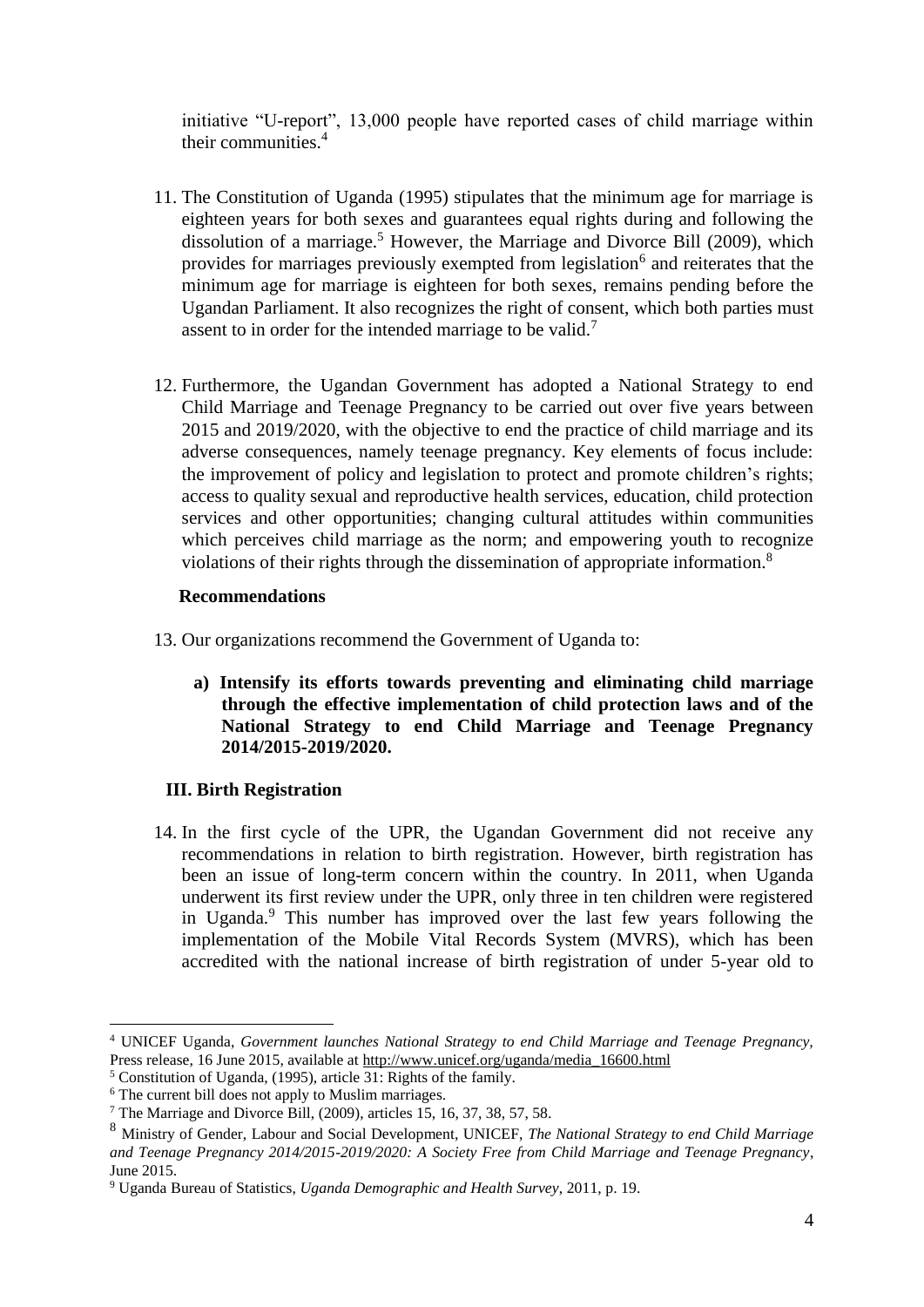approximately 47.18% as of October 2013.  $^{10}$  However, in the same year UNICEF reported that approximately five million children under the age of five still remain unregistered, ranking Uganda in the top ten countries with the largest unregistered population.<sup>11</sup> Recognizing birth registration as a precondition for the full enjoyment of the fundamental rights of children, we stress the importance of addressing this issue in the forthcoming review.

- 15. The adoption of the Births and Deaths Registration Act in 1973 made birth registration compulsory in Uganda.<sup>12</sup> However, the act does not acknowledge the circumstances of children born outside of the state of Uganda, but who would otherwise be recognised as Ugandan citizens.<sup>13</sup> The act's conditions of accountability and responsibility also inhibits registration. One such condition stipulates that the father of a child is allowed to renounce any responsibility (including birth registration) over a child that is born to him outside of a marital relationship<sup>14</sup>. The Uganda Registration Services Bureau (URSB) is responsible for civil registration<sup>15</sup>, including birth registration, and has offices in Kampala, and in the regions of West Nile, Northern Uganda and Western Uganda. The URSB is allowed to charge fees for its services.<sup>16</sup> The 2005 amendment to the Births and Deaths Registration  $Act^{17}$  provides that for the registration of a birth of a child, one must pay 1000 Ugandan Shillings (USH), with higher fees for delayed registration and a further 1000 USH for a short birth certificate and 5000 USH for a long certificate.
- 16. In 2011, the Mobile Vital Records System (MVRS) was set up in Uganda, through which birth notifications can be sent by SMS to a central server at URSB. This allows respective registrars at sub-county or in town council offices to verify birth record information and, assuming this information is complete and consistent, to sign and send short birth certificates to the registered persons.<sup>18</sup> However, the MVRS system has not facilitated the process for obtaining a long certificate, which is necessary in order to obtain a passport and to bring forth legal cases. This means

<sup>10</sup>UNICEF, Child Protection Section Programme Division, *A Passport to Protection; A guide to Birth Registration programming*. New York,, December 2013, p. 93.

<sup>11</sup> UNICEF, *Every Child Birth's Right: Inequities and trends in birth registration*, 2013, p.16.

<sup>&</sup>lt;sup>12</sup> Births and Deaths Registration Act, (1973), part III, article 7: "Within three months of the date of birth of a live child, the father or mother of the child shall register particulars concerning the birth as may prescribed with the registrar of the births and deaths registration district in which the child was born." The current law is Birth and Death Registration Act Cap 309 Laws of Uganda.

<sup>13</sup> Uganda Law Reform Commission, *Issues Paper Project: Reform of the births and death registration Act Cap 309*, 2014, p. 6.

<sup>&</sup>lt;sup>14</sup> Birth and Death Registration Act, Part III, article 9.

<sup>&</sup>lt;sup>15</sup> Chapter 210 The Uganda Registration Services Bureau Act, Part II, Article 3: "There is established a body to be known as the Uganda Registration Services Bureau."

<sup>&</sup>lt;sup>16</sup> Chapter 210 The Uganda Registration Services Bureau Act, part II, article 4(2): "Without prejudice to the general application of subsection (1), the bureau shall, for the purpose of achieving its objects, have the following functions (…) to charge fees for any services performed by the bureau."

<sup>&</sup>lt;sup>17</sup> Births and Deaths Registration (Amendment) Regulation 2005, article 2: "FEES: (1) For issuance of certificate of registration on a birth of a child (a) in case of a long certificate [national application 5000 USH; foreign application 40 USD], (b) in case of a short certificate [national application 1000 USH; foreign application 20 USD]. (2) For registration of a birth of a child (a) after six months but within one year [national application 1000 USH; foreign application 20 USD], (b) for every additional year or part thereof [national application 1000 USH; foreign application 20 USD]."

<sup>18</sup>Uganda Mobile VRS. (ND). *About mobile vital records system*. Retrieved from <http://www.mobilevrs.co.ug/home.php>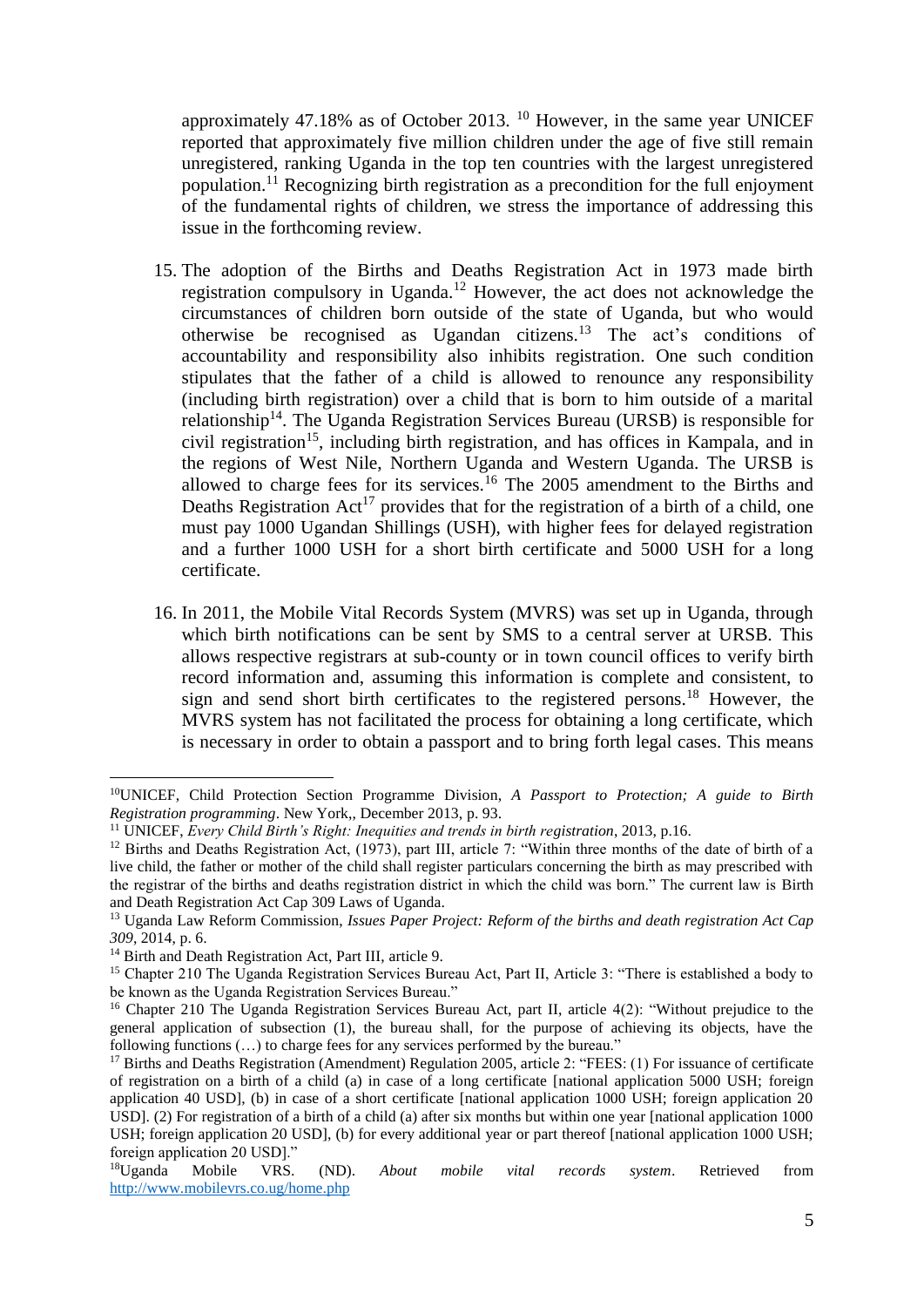that many people are still required to make the long and expensive journey to Kampala or its regional offices in order to receive the long certificate. Other challenges include unreliable internet connectivity, logistical issues, and lack of a clear national policy on birth registration.<sup>19</sup> Moreover, limited public awareness due to low literacy levels and the perception of certain communities that registration will attract unnecessary taxes are important barriers to registration.<sup>20</sup>

#### **Recommendations**

- 17. Our organizations recommend the Government of Uganda to:
	- **a) Revise the national legislation and the administrative procedures to ensure free and universal birth registration, providing for instances of children born out of wedlock or born outside the country who should be recognised as Ugandan citizens. Registration processes should be amended to facilitate greater access for those living in remote and rural areas;**
	- b) **Intensify efforts to increase awareness on the importance of birth registration and the process of acquiring a birth certificate in order to protect children from the consequences derived from non-registering, including early marriages and child labour.**

## **IV. Women's Land Rights**

- 18. Our organisations are concerned about the adverse impact of oil exploration in the Albertine region on the rights of local communities, in particular women. Whilst women in the region have access to family land for farming, most do not enjoy ownership rights. In many communities, traditional leaders are responsible for resolving issues pertaining to land allocation and ownership. Many women depend upon traditional inheritance practices to ensure they have access to farmland. According to a recent study conducted by NAPE in Buliisa and Hoima districts, most land owners did not possess land certificates or titles, but of those who do, the documents were in the names of the men. Women stressed this as a major challenge because it does not grant them grounds for claiming ownership of, access to or rights of control over land.<sup>21</sup> Therefore, these women are unable to prevent the sale of farm and forestland to oil companies and are often excluded from negotiations, nor do they reap the financial rewards from such transactions.
- 19. It is of grave concern that families residing in oil exploration areas are becoming landless as men sell off family land for short-term monetary gains. Research noted some scenarios wherein the head of the family sold land to oil companies and private individuals without the consent of their wives. This is highly pronounced in the oil refinery-affected area of Kyapaloni.<sup>22</sup> The selling of land has also reportedly

<sup>19</sup> URSB and UNICEF, *Civil registration study tour in Uganda*, 2013, p. 11; available at: https://unicefstories.files.wordpress.com/2013/10/pan-african-study-tour-revised.pdf

<sup>20</sup> Uganda Law Reform Commission, *Issues Paper: Reform of the Births and Deaths Registration Act Cap 309*, 2014, p. 26.

<sup>21</sup> National Association of Professional Environmentalists, *Women-led Action oriented Research on Negative Impacts of Oil on Women's Rights, Land and Food Sovereignity in Uganda's Oil Region 2015/2016*. <sup>22</sup> *Ibid.*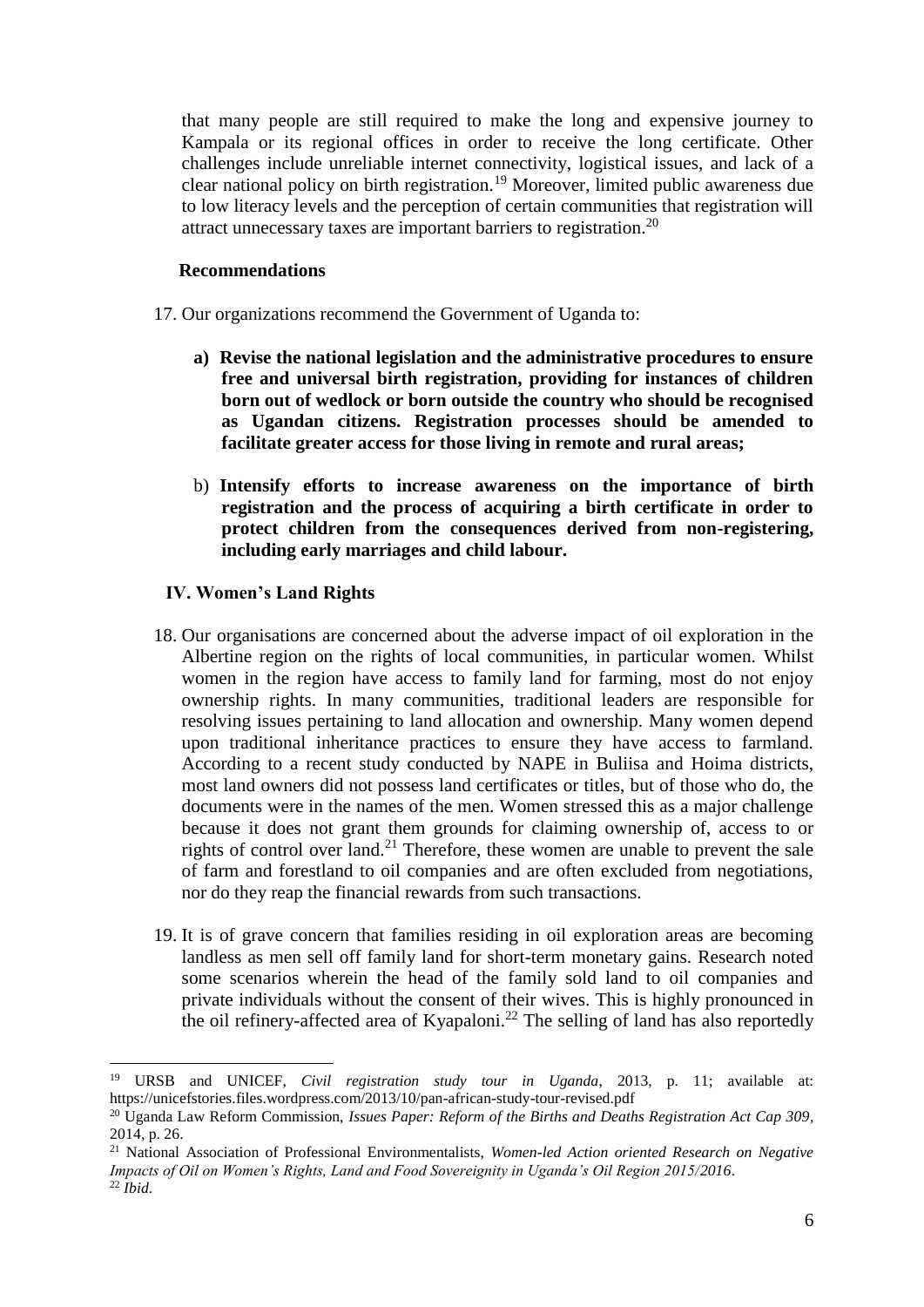led to an increase in domestic violence against women in relation to land compensation money, as the majority of men feel that women are not supposed to ask for or share in the benefits from land sales.<sup>23</sup> Families in the region have been rendered destitute by the selling of land to oil companies by spouses, and there have been instances where some men have run away after receiving the money, leaving their wives and children without food, land and other necessities. In some cases this has forced women to engage in prostitution with men working with oil exploration companies to meet the needs of their families.

- 20. Furthermore, in some cases it has been reported that the compensation agreements for the land transference were in English. Owners who lacked proficiency in this language were not provided with resources to interpret the content, and therefore were unable to distinguish the specifics of the document presented to them.<sup>24</sup> Instances were also reported whereby some women were under the impression they had signed land use agreements, yet they were actually signing for compensation of destroyed crops, whilst others signed without any knowledge of what they were consenting to. $25$
- 21. Women are often tasked with providing the majority of food crops for their families, but face food shortages following destruction of land used to construct oil refineries. For example, the land earmarked for the construction of an oil refinery in Kabaale-Buseruka sub-country, originally farming land for around 7200 local inhabitants, has not only resulted in the displacement of local communities but has also seen inadequate compensation for those still awaiting relocation.<sup>26</sup> Instead, communities have been prevented from growing crops such as cassava, essential not only to their livelihoods but their very survival. As a result, around 92 families are currently forced to subsist on cereal food crops, which is insufficient for the food demands of the entire population of the area and signifies a violation of their right to food.<sup>27</sup>
- 22. The government fails to guarantee economic security and sufficient compensation for families and women who are forced off their lands. According to Article 27 of the Uganda Land Act, any decisions made pertaining to customary land rights or regulation in accordance with customs, traditions or practices that deny women access to ownership, occupation, the legal use of any land, or in any way violate the rights of women outlined in the 1995 Constitution, are null and void.<sup>28</sup> Moreover. the 2013 National Land Policy recognises the rights of women and children to the inheritance and ownership of land and sets the obligation upon the government to ensure that both men and women enjoy the right to land before, during, and at the

<sup>23</sup> *Ibid.*

<sup>24</sup> Uganda Human Rights Commission, *Oil in Uganda. Emerging Human Rights Issues. Special Focus on Selected Districts in the Albertine Graben*, 2013, p. 22.

<sup>25</sup> *Ibid.*

<sup>26</sup> National Association of Professional Environmentalists, *Women-led Action oriented Research on Negative Impacts of Oil on Women's Rights, Land and Food Sovereignity in Uganda's Oil Region 2015/2016.* <sup>27</sup> *Ibid.*

<sup>&</sup>lt;sup>28</sup> Uganda Land Act, (1998) (amended in 2010), article 27: "Rights of women, children and persons with a disability regarding customary land. Any decision taken in respect of land held under customary tenure, whether in respect of land held individually or communally, shall be in accordance with the customs, traditions and practices of the community concerned, except that a decision which denies women or children or persons with a disability access to ownership, occupation or use of any land or imposes conditions which violate articles 33, 34 and 35 of the Constitution on any ownership, occupation or use of any land shall be null and void."